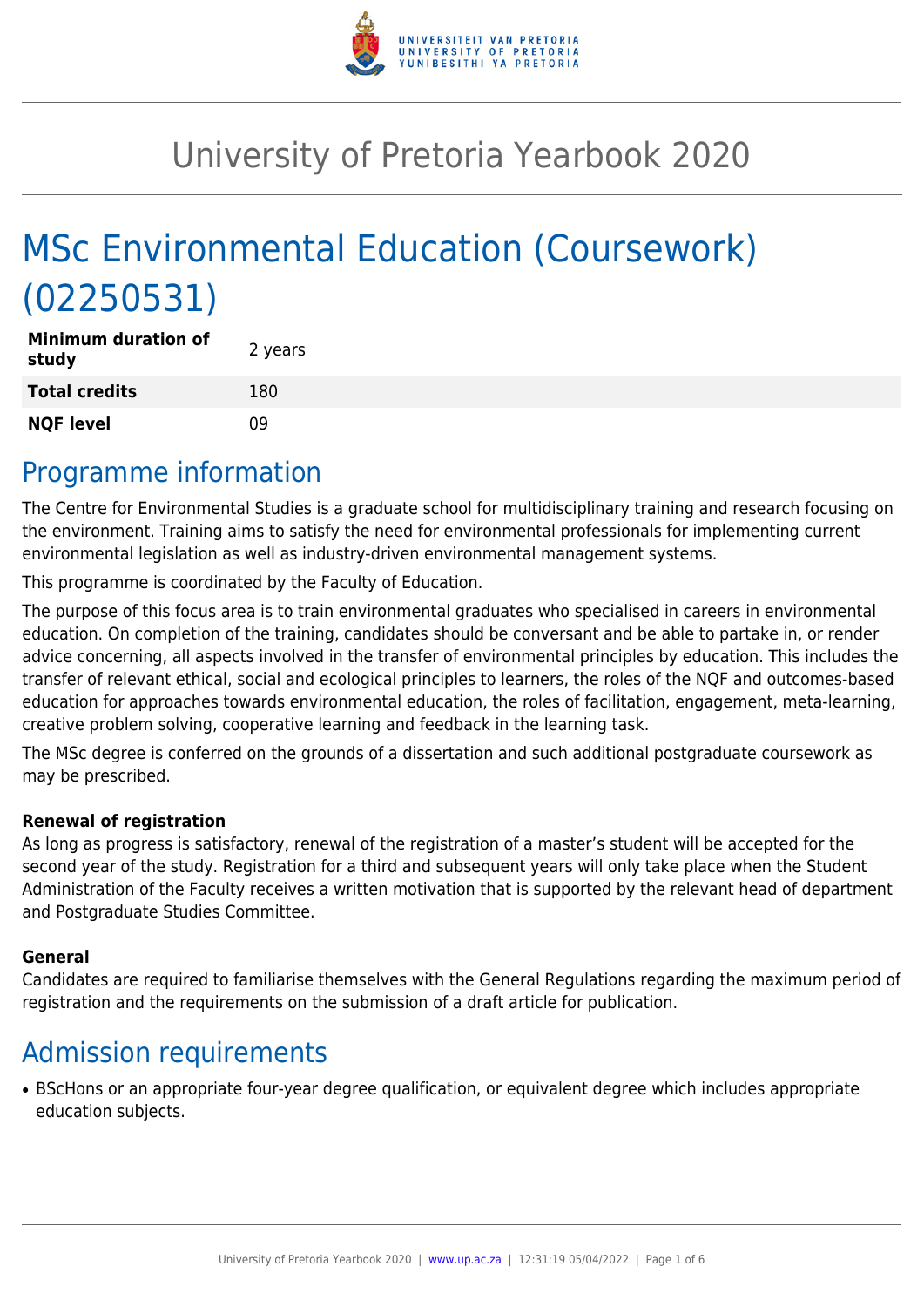

## Additional requirements

Candidates must demonstrate proficiency in the English language up to the level required by either the TOEFL test [\(www.ets.org/toefl\)](http://www.ets.org/toefl) or the IELTS language proficiency test ([www.ielts.org](http://www.ielts.org)).

## Other programme-specific information

At least one additional elective module must be selected in consultation with the Director of the Centre and the Head of the Department of Curriculum Studies, Faculty of Education. Choices will be based on the academic background and/or anticipated career of the candidate.

## Promotion to next study year

The progress of all master's candidates is monitored biannually by the supervisor and the postgraduate coordinator. A candidate's study may be terminated if the progress is unsatisfactory or if the candidate is unable to finish his/her studies during the prescribed period.

Subject to exceptions approved by the Dean, on recommendation of the relevant head of department, and where applicable, a student may not enter for the master's examination in the same module more than twice.

### Pass with distinction

The MSc degree is conferred with distinction to candidates who obtain a final average mark of at least 75% and a mark of at least 75% for the dissertation/mini-dissertation from each of the members of the examination panel. Where a member of the examination panel awards a mark of less than 75% for the dissertation/mini-dissertation, that member of the examination panel must offer, in writing, support for his/her decision, or indicate in writing that he/she supports the examination committee's decision to confer the degree with distinction.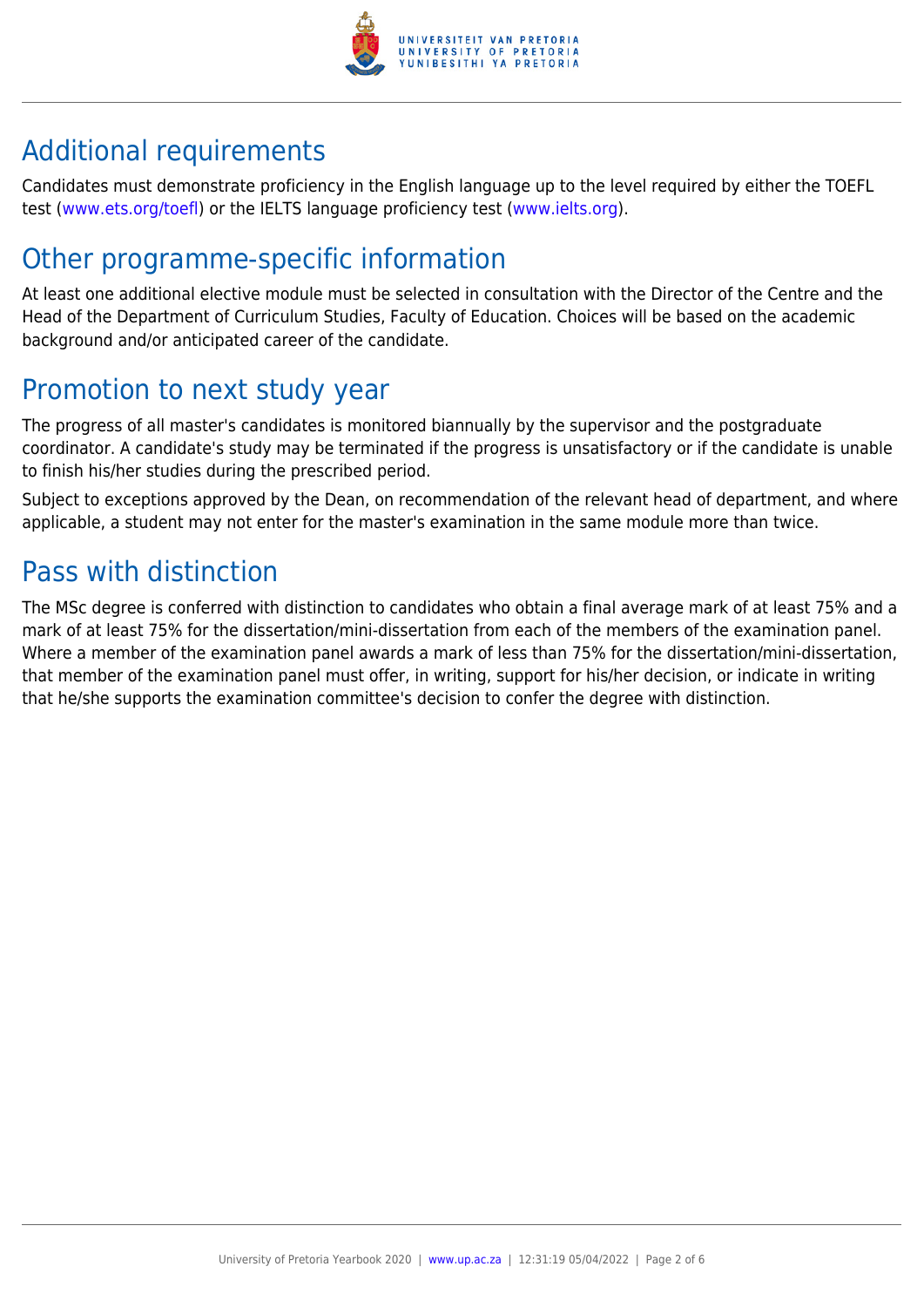

### Curriculum: Year 1

**Minimum credits: 180**

### **Core modules**

#### **Environmental paradigms 810 (ENV 810)**

| <b>Module credits</b><br>15.00              |                                          |
|---------------------------------------------|------------------------------------------|
| <b>Prerequisites</b><br>No prerequisites.   |                                          |
| <b>Contact time</b>                         | 5 discussion classes per week            |
| Language of tuition                         | Module is presented in English           |
| <b>Department</b>                           | Geography Geoinformatics and Meteorology |
| <b>Period of presentation</b><br>Semester 1 |                                          |

#### **Module content**

Environmental philosophy and ethics, environmental ecology, environment, society and development, environmental economics, environmental management, critical resources management: water utilisation, air quality control, land-use planning: soil characteristics, biodiversity planning, critical resource management: determinism vs co-evolutionary environmental frameworks, research methodology and practice.

#### **Environmental law 816 (ENV 816)**

| <b>Module credits</b>         | 15.00                                                                  |
|-------------------------------|------------------------------------------------------------------------|
| <b>Service modules</b>        | Faculty of Law                                                         |
| <b>Prerequisites</b>          | No prerequisites.                                                      |
| <b>Contact time</b>           | 1 lecture per week, 1 web-based period per week, 2 practicals per week |
| <b>Language of tuition</b>    | Module is presented in English                                         |
| <b>Department</b>             | Geography Geoinformatics and Meteorology                               |
| <b>Period of presentation</b> | Semester 1 or Semester 2                                               |

#### **Module content**

Legislation for sustainable development within the framework of international agreements, the different acts affecting water quality and water use, the SEMAs within the NEMA framework, the NEMA EIA regulations, legislation pertaining to hazardous substances, interaction between mining development and NEMA, energy law, strategic environmental legislation, marine and coastal management.

#### **Mini-dissertation 891 (ENV 891)**

| <b>Module credits</b> | 90.00                                    |
|-----------------------|------------------------------------------|
| <b>Prerequisites</b>  | No prerequisites.                        |
| Language of tuition   | Module is presented in English           |
| <b>Department</b>     | Geography Geoinformatics and Meteorology |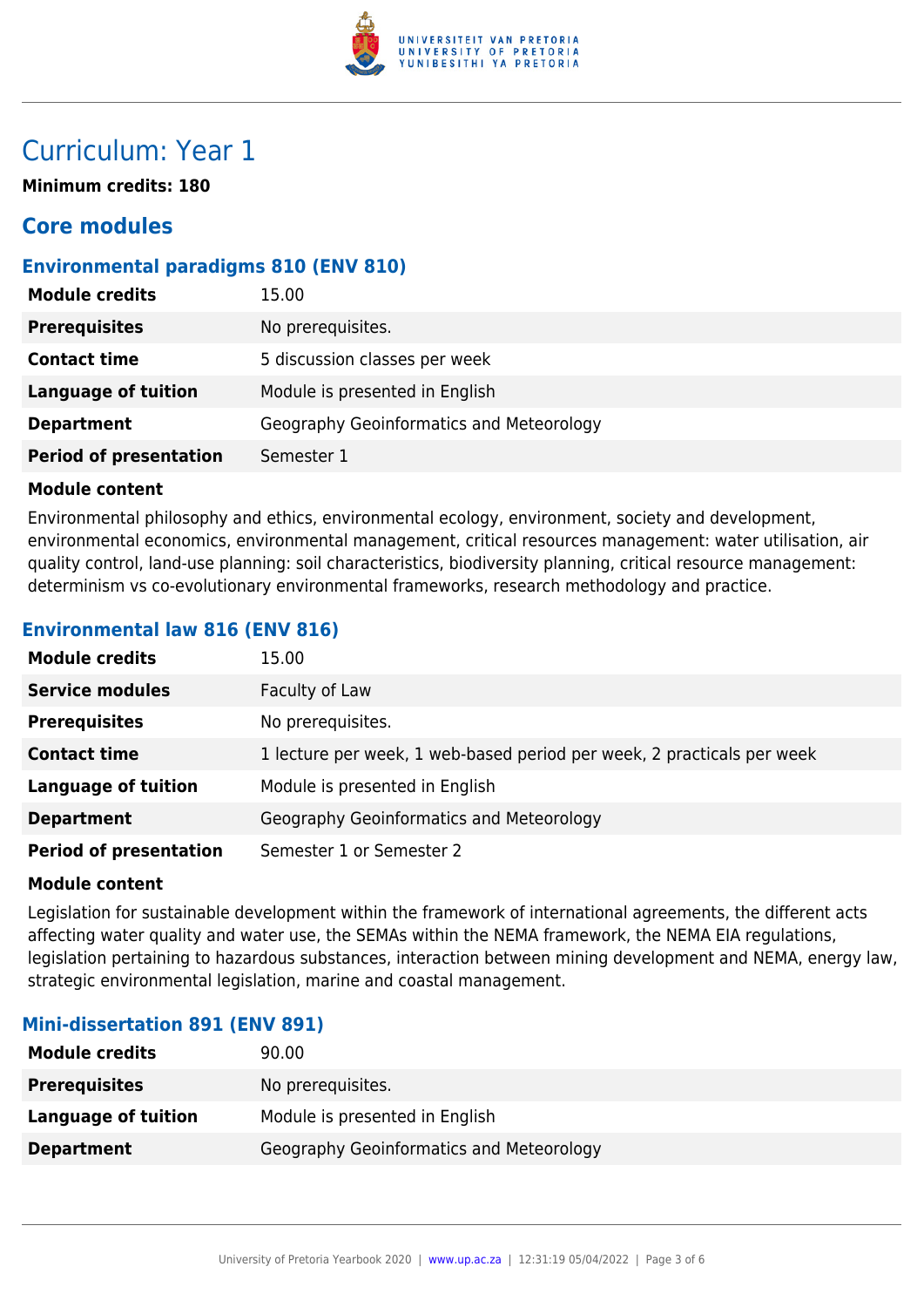

#### **Period of presentation** Year

#### **Module content**

The student needs to conduct a research project under the supervision of an academic member of staff associated with the Centre for Environmental Studies. This project needs to be of a sufficient quality to be publishable in the open scientific literature. The research report is examined as a manuscript for a suitable journal.

#### **Research methods in science education 881 (SCE 881)**

| <b>Module credits</b>         | 15.00                          |
|-------------------------------|--------------------------------|
| <b>Prerequisites</b>          | No prerequisites.              |
| <b>Contact time</b>           | 2 lectures per week            |
| <b>Language of tuition</b>    | Module is presented in English |
| <b>Department</b>             | Centre for Science Development |
| <b>Period of presentation</b> | Semester 1                     |
|                               |                                |

#### **Module content**

The purpose of this course is to:

- Be exposed to the discipline of Educational Research
- Understand research concepts, principles and methods

- Obtain skills such as: the formulation and definition of a research problem, the use of literature to obtain an in depth understanding of a problem, the design of the research protocol, the interpretation of research results to draw conclusions about a research problem.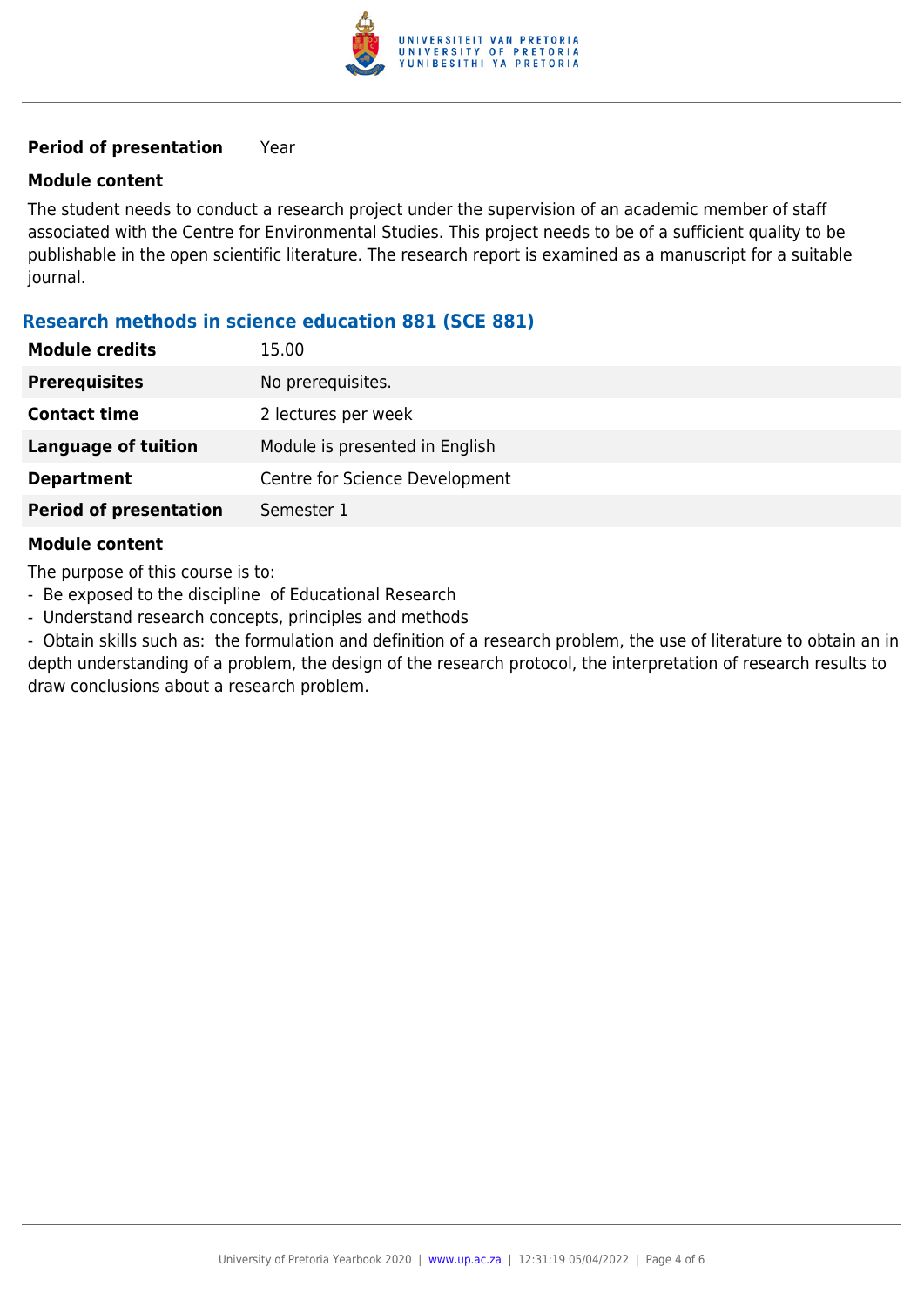

### Curriculum: Final year

**Minimum credits: 180**

### **Core modules**

#### **Environmental paradigms 810 (ENV 810)**

| <b>Module credits</b>         | 15.00                                    |
|-------------------------------|------------------------------------------|
| <b>Prerequisites</b>          | No prerequisites.                        |
| <b>Contact time</b>           | 5 discussion classes per week            |
| <b>Language of tuition</b>    | Module is presented in English           |
| <b>Department</b>             | Geography Geoinformatics and Meteorology |
| <b>Period of presentation</b> | Semester 1                               |

#### **Module content**

Environmental philosophy and ethics, environmental ecology, environment, society and development, environmental economics, environmental management, critical resources management: water utilisation, air quality control, land-use planning: soil characteristics, biodiversity planning, critical resource management: determinism vs co-evolutionary environmental frameworks, research methodology and practice.

#### **Environmental law 816 (ENV 816)**

| <b>Module credits</b>         | 15.00                                                                  |
|-------------------------------|------------------------------------------------------------------------|
| <b>Service modules</b>        | Faculty of Law                                                         |
| <b>Prerequisites</b>          | No prerequisites.                                                      |
| <b>Contact time</b>           | 1 lecture per week, 1 web-based period per week, 2 practicals per week |
| <b>Language of tuition</b>    | Module is presented in English                                         |
| <b>Department</b>             | Geography Geoinformatics and Meteorology                               |
| <b>Period of presentation</b> | Semester 1 or Semester 2                                               |

#### **Module content**

Legislation for sustainable development within the framework of international agreements, the different acts affecting water quality and water use, the SEMAs within the NEMA framework, the NEMA EIA regulations, legislation pertaining to hazardous substances, interaction between mining development and NEMA, energy law, strategic environmental legislation, marine and coastal management.

#### **Mini-dissertation 891 (ENV 891)**

| <b>Module credits</b> | 90.00                                    |
|-----------------------|------------------------------------------|
| <b>Prerequisites</b>  | No prerequisites.                        |
| Language of tuition   | Module is presented in English           |
| <b>Department</b>     | Geography Geoinformatics and Meteorology |